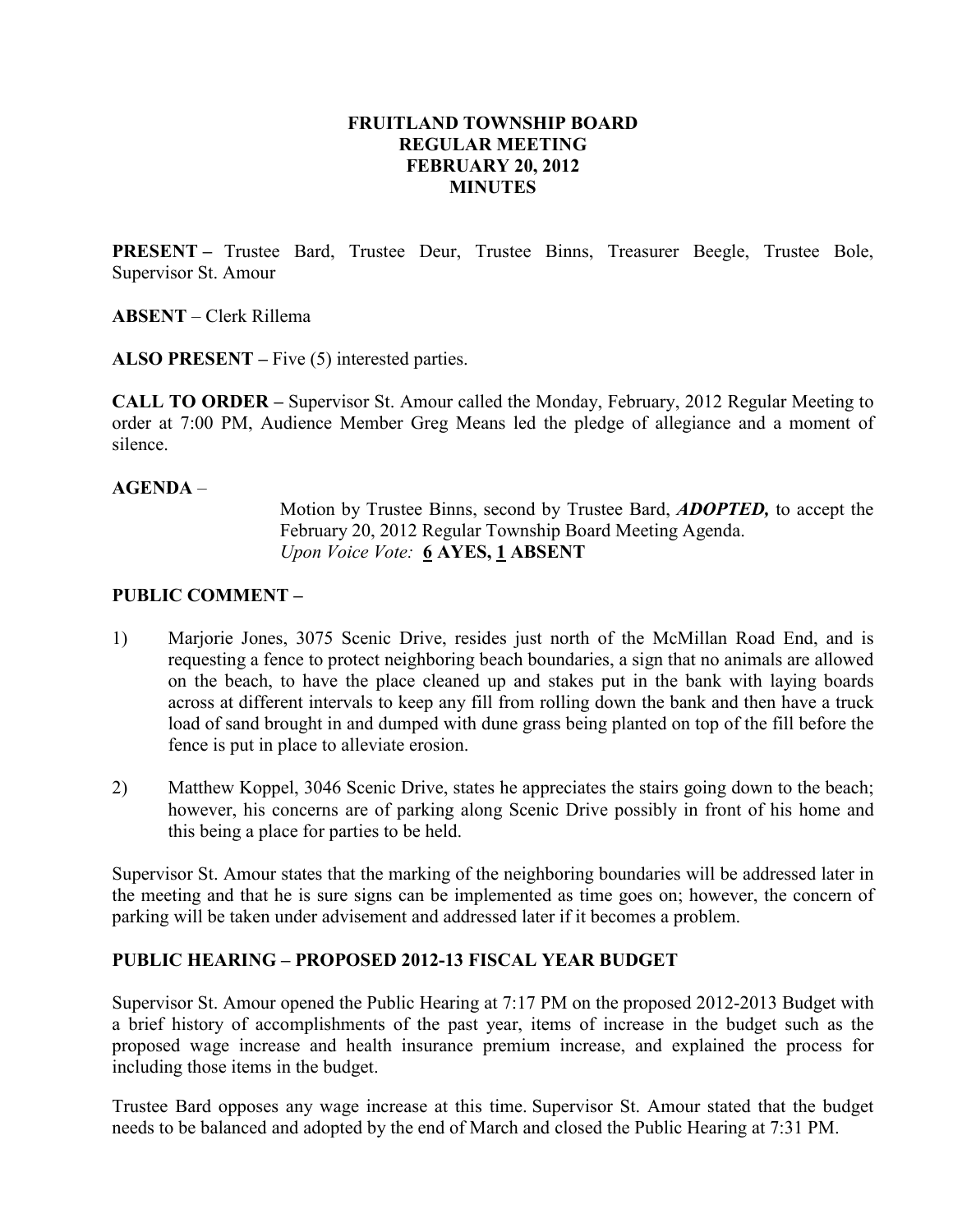### MINUTES –

Motion by Trustee Bole, second by Trustee Bard, ADOPTED, to accept the January 9, 2012 Work Session Minutes and January 17, 2012 Regular Meeting Minutes.

Upon Voice Vote: 6 AYES, 1 ABSENT

# RECEIPTS & DISBURSEMENTS –

Motion by Treasurer Beegle, second by Trustee Deur, **ADOPTED**, to accept the Receipts of \$119,189.33 and Bank Balance and Certificate of Deposits of \$1,049,190.84 for the period of January 1, 2012 through January 31, 2012 as reported by Melissa Beegle, Fruitland Township Treasurer and approve General Fund 101 Disbursements in the amount of \$52,707.56 for the period of January 1, 2012 through January 31, 2012 as reported by Karolyn Rillema, Fruitland Township Clerk.

Upon Voice Vote: 6 AYES, 1 ABSENT

ANNOUNCEMENTS/COMMUNICATIONS – Supervisor St. Amour advised that he has not heard any more on the Scenic Drive Dock Grant Request that will be brought forth by the White Lake Group and which will include a potential donation lock box. He thanks resident Kim McGee for the donation of the "Land between the Lakes" book. He advised that Laketon Township is still working on the Tire Grant which we will be participating in. He stated Fruitland Township would host a Town Hall meeting on behalf of the Muskegon Conservation District regarding Mute Swan Cull if necessary. The West Michigan Trails and Greenway Coalition which handled monies from Fred Meijer and then paid to us for our portion of the rail trail is asking us for help for the creation of a pocket park to be on one of the trails near the Meijer Headquarters for Fred which would include a bench, trees, shrubs, bike rack and is budgeted for \$20,000. Supervisor St. Amour stated the township can not donate monies; however, there will be a link on the Fruitland Township Website for donations to said project. He advised that Curator Karen McDonnell will be leaving us as she has accepted a job in Northern California to be a curator of a museum there.

#### CONSENT AGENDA-

Committee Renewals- Motion Number 2-12-04

- Board of Review-term ending 12/31/2013, Donald Lundquist, David Reynolds, Kathleen Nearanz, Laura Shields (alt)
- Building Hearing Officer- term ending 12/31/2013, Lester DeHaan
- Planning Commission- term ending 3/31/2013, Jan Deur (ex-officio- Trustee), Donald Sandel (non-voting)
- Planning Commission- term ending  $3/31/2014$ , Leslie Sprott
- Planning Commission- term ending 3/31/2015, John Warner, Mark Dykhouse
- Zoning Board of Appeals, term ending 03/31/2014, Judy Marcinkowski (alt)
- Zoning Board of Appeals, term ending 03/31/2015, Clarence Gaertner II, Penny Larson, and Brian Lernowich
- Construction Board of Appeals, term ending 12/31/2012, Lester DeHaan, Dean Evans, and Don Schmiege

 Motion by Trustee Bole, second by Trustee Binns, ADOPTED, to approve the consent agenda for the committees and members stated. Upon Voice Vote: 6 AYES, 1 ABSENT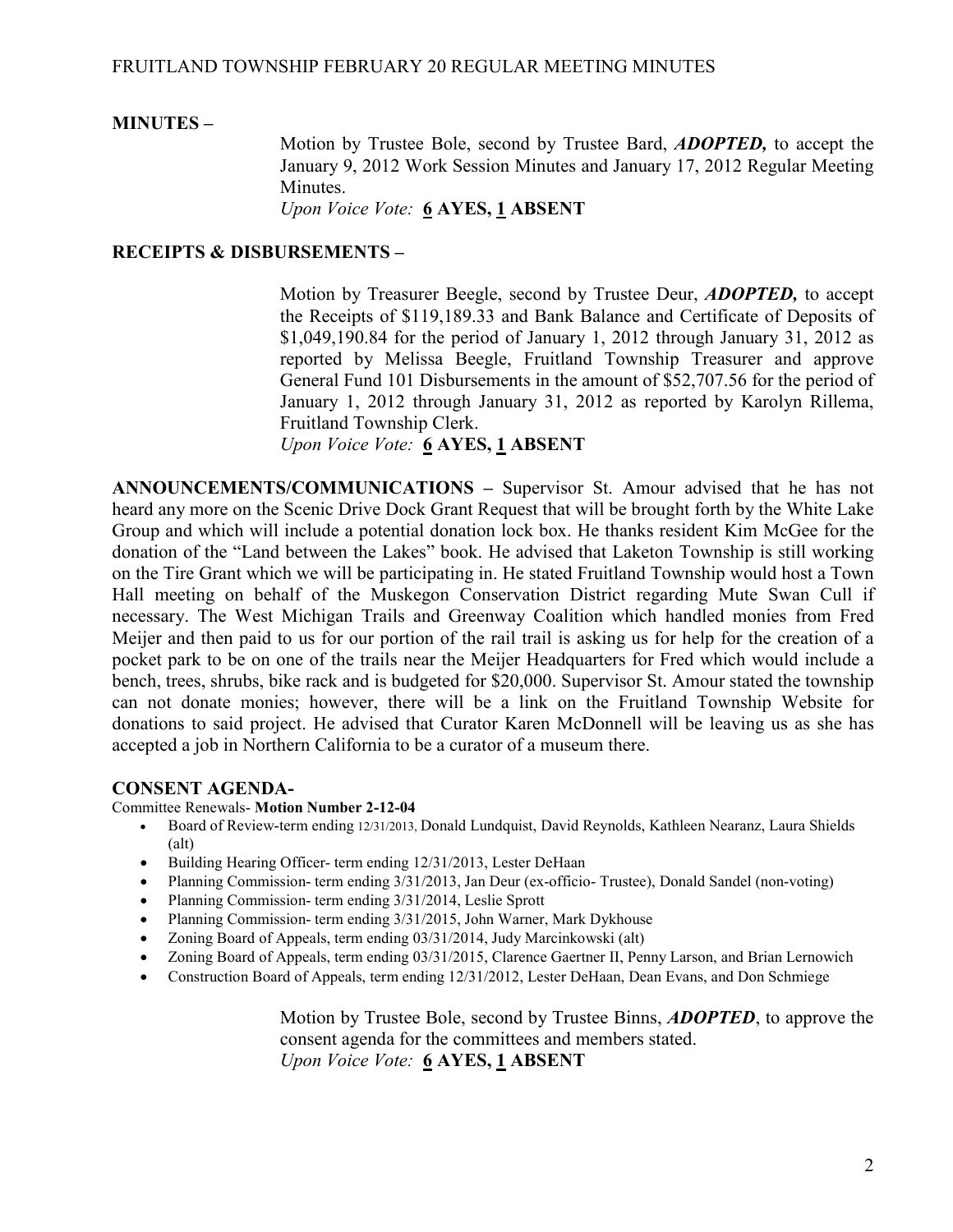# COMMITTEE/BOARD UPDATES –

- White Lake Ambulance Authority Trustee Bard reported that the board met on December January 25, 2012. There were 122 calls in January and of those 10 were calls made in Fruitland Township. Phase 1 of the new building has been completed and now waiting to sign the transfer documents. Director Dresen talked to the architect last week and he is now completing his portion for the new building. She has many quotes on masonry work, office carpeting and is waiting for quotes on replacing the lights. All these quotes will be coming from local companies who will do the updating on the new building. She is also working on a rural 0% loan/grant for the updates. The board at this time has not been given any of the quotes, more to come. The 2010-2011 audit should be done by February's meeting. On February  $25<sup>th</sup>$ , White Lake Ambulance Authority again is sponsoring the Community CPR. This is open to call citizens of our area, there is a limit of 50 people and the cost is \$5.00. This program is through the American Heart Association. Anyone interested should call the Ambulance Garage to get on the list as it fills up fast. The phone # is 894-4306.
- White Lake Fire Authority Treasurer Beegle reported the board did not meet in February. The committee is still working on the Articles of Incorporation. The Personnel Committee will be meeting with the Chief. The next meeting is March  $8<sup>th</sup>$ .
- Parks & Recreation Commission Supervisor St. Amour reported that the Marcus Park Lawsuit is continuing, however, there may be one last step to try which would be to hire a mediator and have that person, him and Attorney Even negotiate an agreement. Trustee Bole states he believes that a member of the Parks and Recreation Commission should also be involved.
- Planning Commission Trustee Deur reported that five (5) public hearings were held on February 8, 2012 on the following sections of the zoning ordinance to either amend or add new language: Non-Conforming Buildings, Structures and Uses (Amend), Outdoor Furnaces (New), Site Plan Review (Amend), Excavations, Holes or Ponds (Amend) and Open Space Planned Unit Development (Amend). The following have been recommended for approval.
	- Ordinance #109 Article III General Provisions, Section 3.23 Non-Conforming Buildings, Structures, and Uses.

Motion by Trustee Deur, second by Trustee Binns, **ADOPTED**, to approve the Planning Commission Recommendations regarding Article III, General Provisions, Section 3.23 Non-Conforming Buildings, Structures and Uses. Roll Call Vote: Trustee Bard AYE, Trustee Deur AYE, Trustee Binns AYE, Treasurer Beegle AYE, Trustee Bole NAY, Supervisor St. Amour AYE, Clerk Rillema ABSENT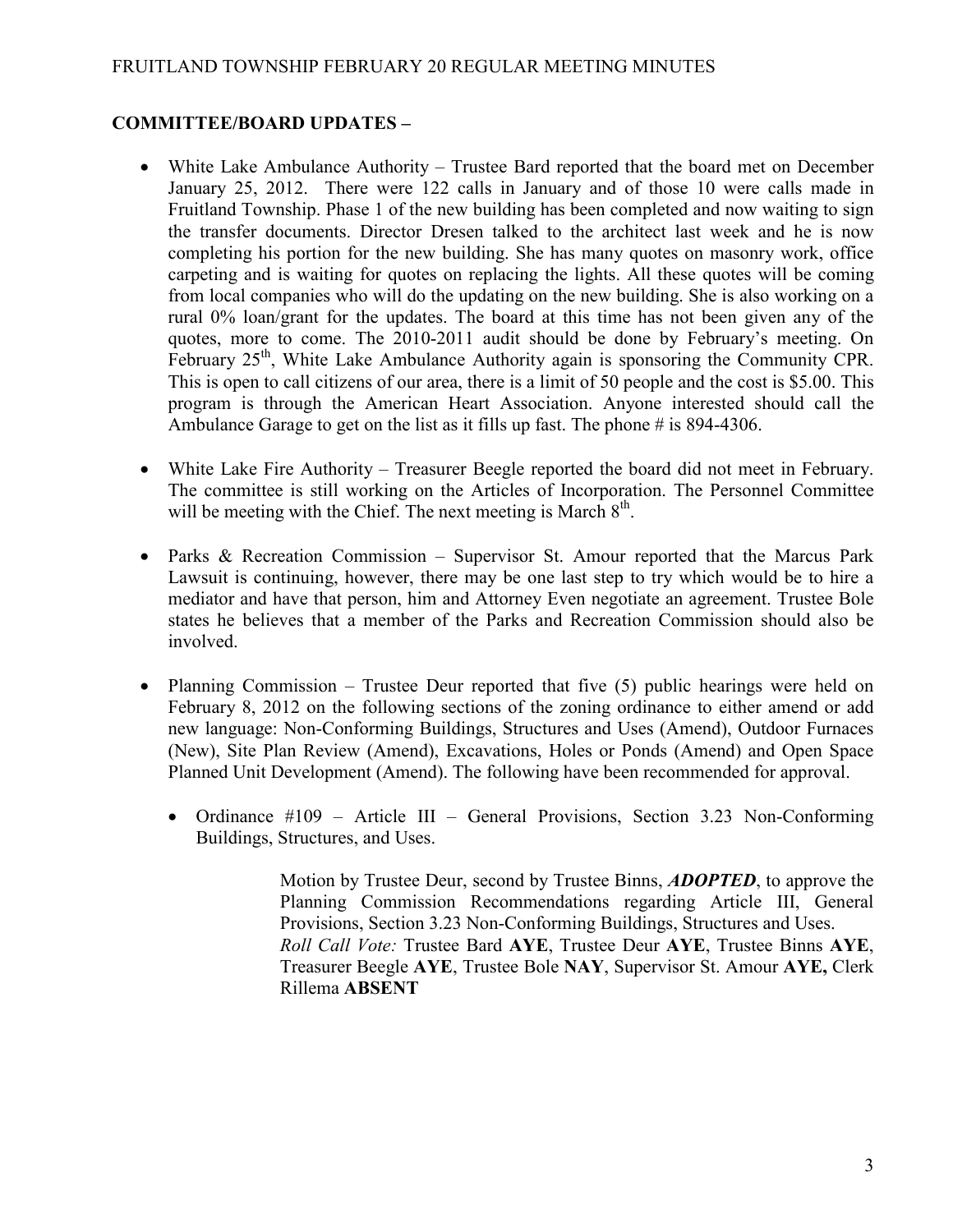• Ordinance #109 – Article XV – Site Plan Review, Section 15.04 Application and Review and Section 15.07 Review Standards.

> Motion by Trustee Deur, second by Trustee Bole, ADOPTED, to approve the Planning Commission Recommendations regarding Article XV, Site Plan Review, Section 15.04 Application and Review and Section 15.07 Review Standards. Roll Call Vote: Trustee Bole AYE, Treasurer Beegle AYE, Trustee Binns AYE, Trustee Deur AYE, Trustee Bard AYE, Supervisor St. Amour AYE, Clerk Rillema ABSENT

• Ordinance #109 – Article IXa Open Space Planned Unit Development (OSPUD), Section 9.09a Open Space Requirements.

> Motion by Trustee Deur, second by Trustee Bole, ADOPTED, to approve the Planning Commission Recommendations regarding Article IXa Open Space Planned Unit Development, Section 9.09a Open Space Requirements. Roll Call Vote: Trustee Bard AYE, Trustee Deur AYE, Trustee Binns AYE, Treasurer Beegle AYE, Trustee Bole AYE, Supervisor St. Amour AYE, Clerk Rillema ABSENT

- Zoning Board of Appeals Supervisor St. Amour reported that there was no meeting scheduled for February. There is a meeting scheduled for March.
- Citizens Advisory Wireless Committee Trustee Deur reported that Agri-Valley Broadband, a company with whom we have discussed possible provisioning of broadband service in Fruitland Township, had advised us that they will be changing their 4G equipment vendor, which means there will be some delay in their 4G rollout, thus also delaying any potential expansion plans on their part.
- Citizens Advisory McMillan Road End Committee –

Motion by Supervisor St. Amour, second by Treasurer Beegle, ADOPTED, to authorize Supervisor St. Amour to contract with Vance Brown to install approximately 60' of fencing along top of hillside and install wood posts down both sides of hillside at McMillan Road End at a payment not to exceed \$2,050.00 which includes a survey.

Roll Call Vote: Trustee Bole AYE, Treasurer Beegle AYE, Trustee Binns AYE, Trustee Deur AYE, Trustee Bard AYE, Supervisor St. Amour AYE, Clerk Rillema ABSENT

• White Lake Public Advisory Committee – Trustee Deur reported that The Muskegon Conservation District is planning to hold a "Governmental Update" meeting sometime in March, at which they will update local government officials on the White Lake habitat restoration and clean-up efforts. Supervisor St. Amour offered the use of the Fruitland Township Hall for that meeting, and Trustee Deur said he would pass along the offer.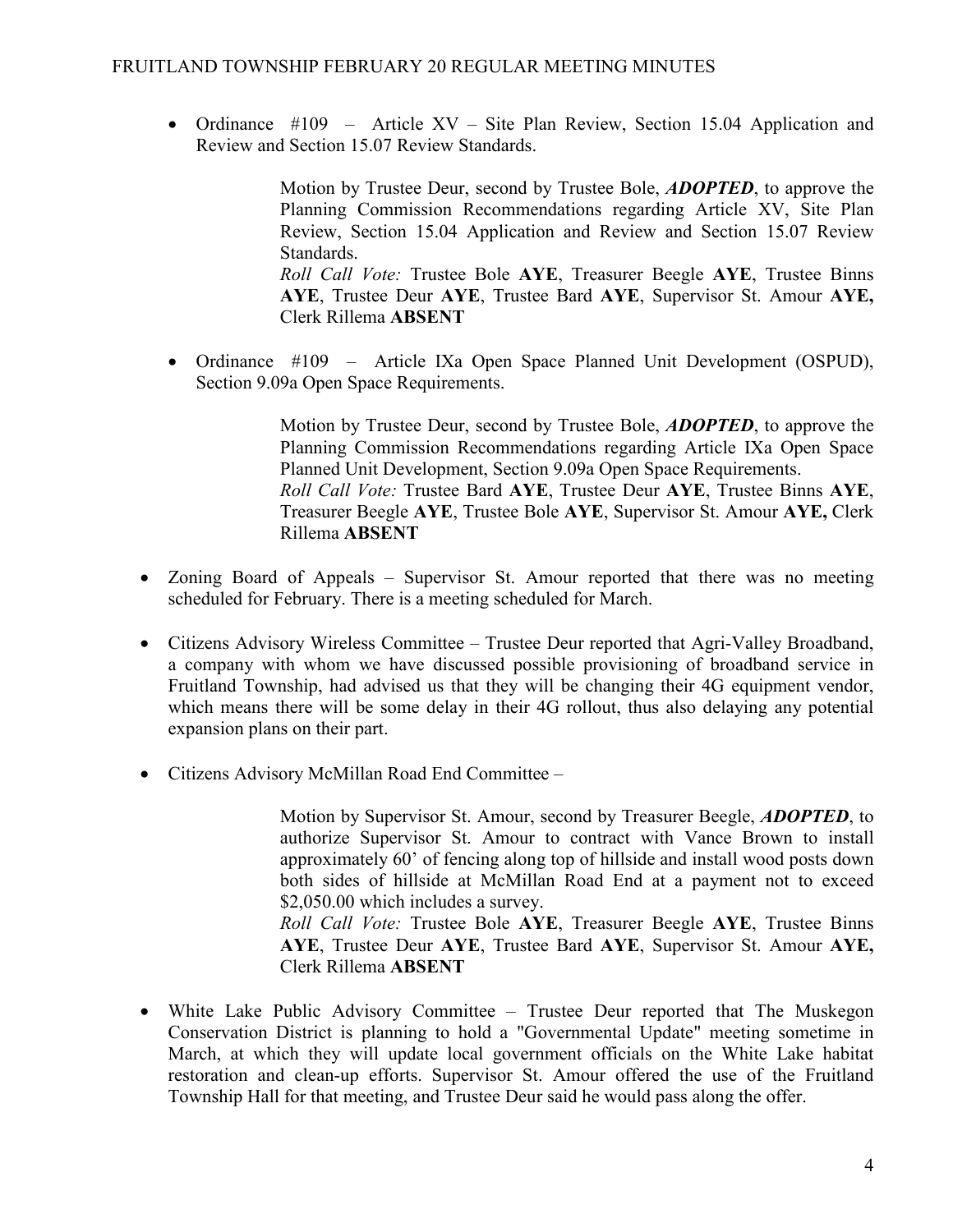# OLD BUSINESS –

- 1. Ordinance Enforcement
	- River Road Property Junk violation, Supervisor St. Amour spoke with Deputy Ashker regarding this today.
	- 4965 Duck Lake Road Junk violation, demolition permit was issued for the fallen down garage and it has been removed. Owner is slowly working on cleaning up the junk, if work does not continue Supervisor St. Amour will turn over to Deputy Ashker to issue a ticket.
	- 5110 Orshal Road Junk violation, renter has been ticketed two times, Supervisor St. Amour contacted K L B Inc. (Bolema Rental), owner, for help getting this cleaned up.
	- 2643 Duck Lake Road Deputy Ashker will be working on this.
- 2. Civil Infractions Ordinance  $\#110, \#111, \#112$

Motion by Trustee Bole, second by Trustee Bard, **ADOPTED**, to accept Article R 11 Municipal Ordinance Violations Bureau Ordinance #110, Article R 12 Ordinance Enforcement Officer Ordinance #111 and Article R 13 Municipal Civil Infractions Procedures Ordinance #112 all to become effective August 1, 2012, and to instruct the Clerk to publish as required. Roll Call Vote: Trustee Bole AYE, Treasurer Beegle AYE, Trustee Binns AYE, Trustee Deur AYE, Trustee Bard AYE, Supervisor St. Amour AYE, Clerk Rillema ABSENT

- 3. SAXE Drain Recommendations Supervisor St. Amour stated he still has not seen anything from Drain Commissioner Fisher.
- 4. Sewer Ordinance Ordinance #113, Resolution 2012-06

 Motion by Trustee Bole, second by Trustee Bard, ADOPTED, to accept Article R 10 Sewer Connection, Use and Rate Ordinance #113 and instruct the Clerk to publish as required.

Roll Call Vote: Trustee Bole AYE, Treasurer Beegle AYE, Trustee Binns AYE, Trustee Deur AYE, Trustee Bard AYE, Supervisor St. Amour AYE, Clerk Rillema ABSENT

Motion by Trustee Bard, second by Trustee Binns, **ADOPTED**, Resolution 2012-06 to Establish Sanitary Sewer Usage Charges.

Roll Call Vote: Trustee Bard AYE, Trustee Deur AYE, Trustee Binns AYE, Treasurer Beegle AYE, Trustee Bole AYE, Supervisor St. Amour AYE, Clerk Rillema ABSENT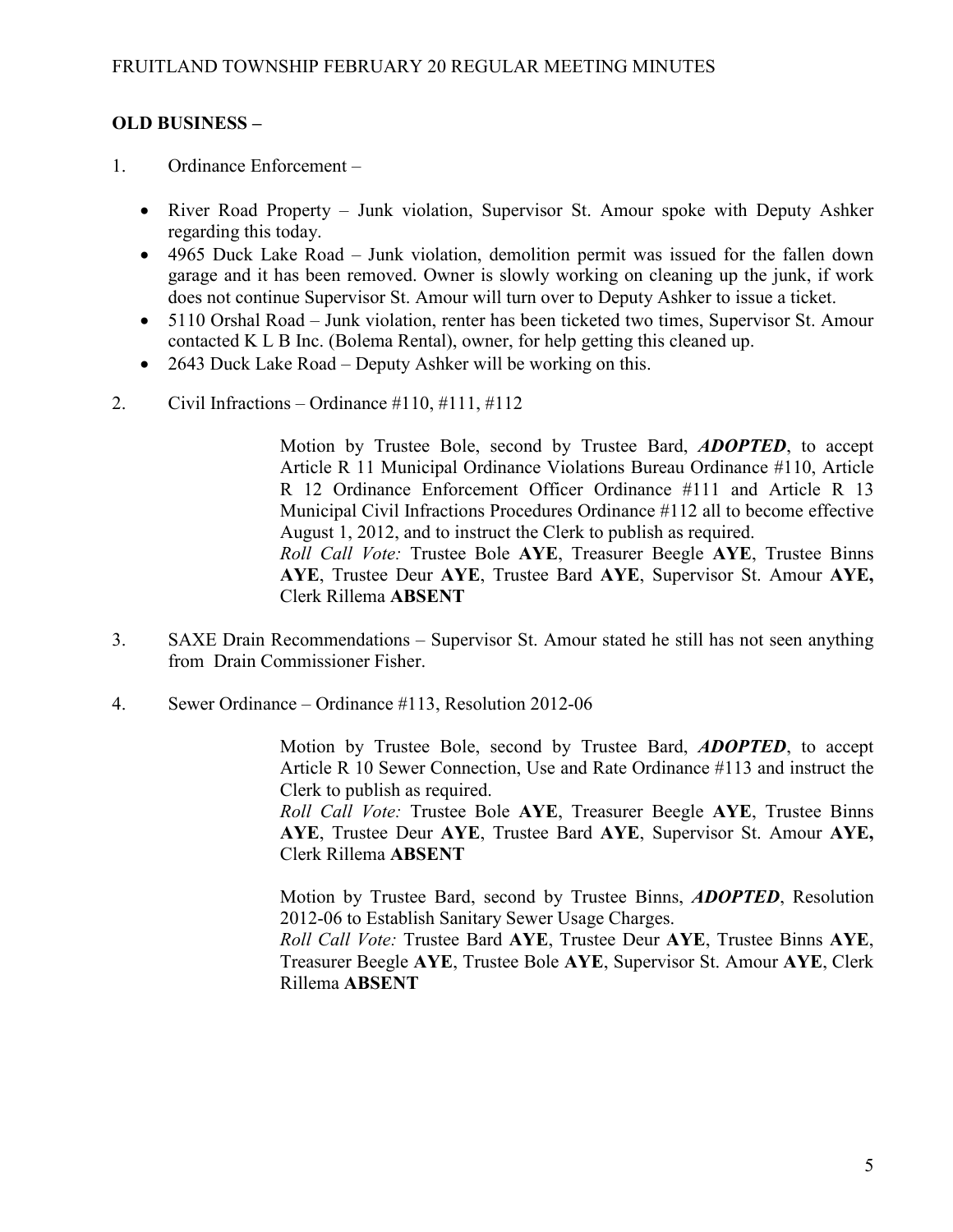### FRUITLAND TOWNSHIP FEBRUARY 20 REGULAR MEETING MINUTES

5. 2012-13 Salary – Resolution 2012-02, Resolution 2012-03, Resolution 2012-04, Resolution 2012-05

> Motion by Trustee Binns, second by Trustee Bole, ADOPTED, Resolution 2012-02 to approve Supervisor Salary for fiscal year 2012 – 2013. Roll Call Vote: Trustee Bard NAY, Trustee Deur AYE, Trustee Binns AYE, Treasurer Beegle AYE, Trustee Bole AYE, Supervisor St. Amour AYE, Clerk Rillema ABSENT

> Motion by Trustee Bole, second by Trustee Binns, ADOPTED, Resolution 2012-03 to approve Clerk Salary for fiscal year 2012 – 2013. Roll Call Vote: Trustee Bole AYE, Trustee Treasurer Beegle AYE, Trustee Binns AYE, Trustee Deur AYE, Trustee Bard NAY, Supervisor St. Amour AYE, Clerk Rillema ABSENT

> Motion by Trustee Bole, second by Trustee Binns, ADOPTED, Resolution 2012-04 to approve Treasurer Salary for fiscal year 2012 – 2013. Roll Call Vote: Trustee Bard NAY, Trustee Deur AYE, Trustee Binns AYE, Treasurer Beegle AYE, Trustee Bole AYE, Supervisor St. Amour AYE, Clerk Rillema ABSENT

> Motion by Treasurer Beegle, second by Supervisor St. Amour, ADOPTED, Resolution 2012-05 to approve Trustee Salary for fiscal year 2012 – 2013. Roll Call Vote: Trustee Bole AYE, Trustee Treasurer Beegle AYE, Trustee Binns AYE, Trustee Deur AYE, Trustee Bard NAY, Supervisor St. Amour AYE, Clerk Rillema ABSENT

## NEW BUSINESS –

1. Michigan Adventure Request

Motion by Trustee Bole, second by Treasurer Beegle, **ADOPTED**, to authorize the request of Michigan's Adventure to extend our noise ordinance for a single day of June 3, 2012, until 12:30 AM to accommodate a special event for Vicksburg High School. Upon Voice Vote: 6 AYES 1 ABSENT

2. Muskegon County Hydrant Fee

Motion by Treasurer Beegle, second by Trustee Bole, **ADOPTED**, to instruct the Clerk to make payment to Muskegon County for the 2011 Hydrant Fee in the amount of \$2,200.00. Upon Voice Vote: 6 AYES 1 ABSENT